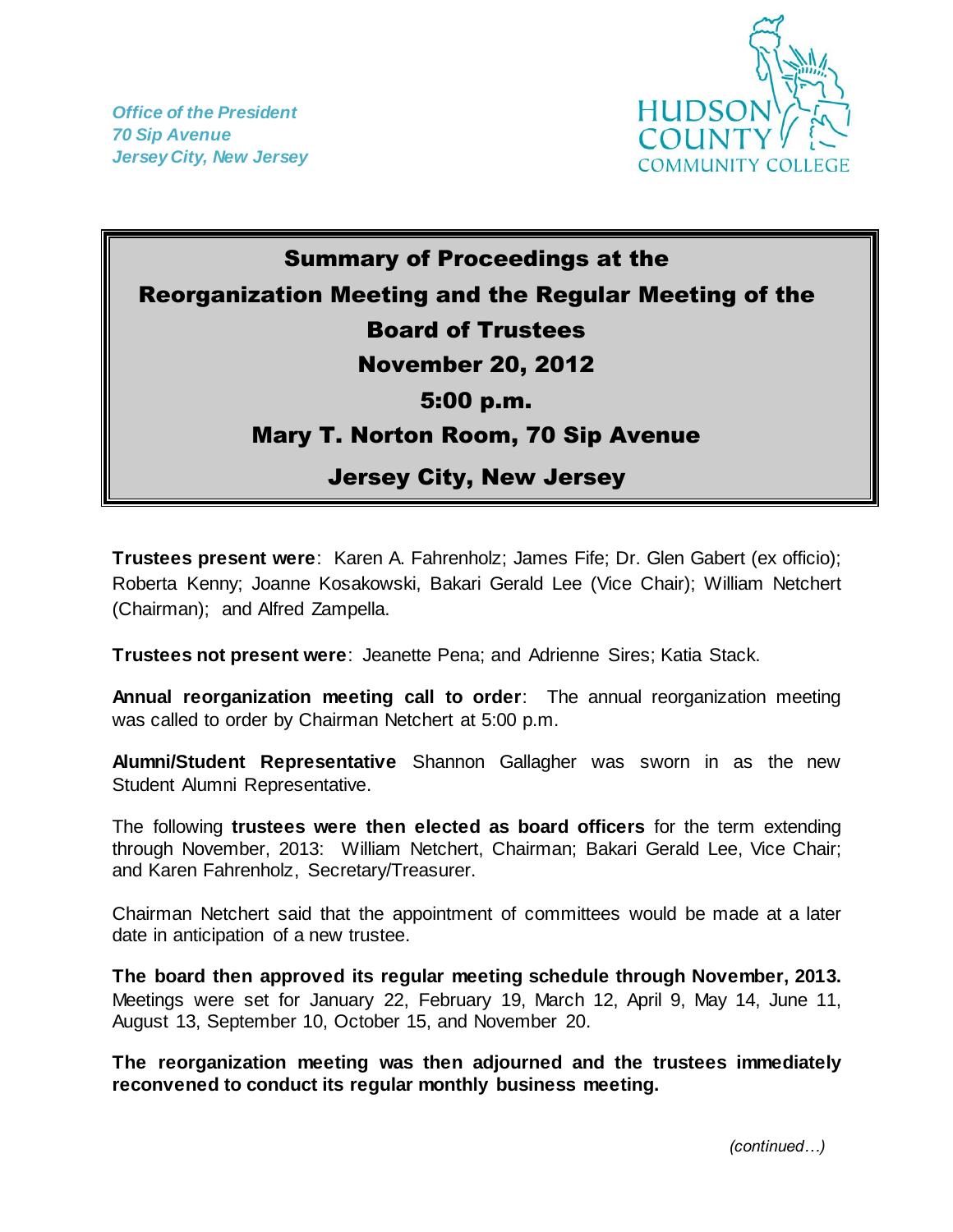## **Comments from the Public:**

Dr. Lloyd Kahn, Professor of Life Science and President of the Professional Association said the Professional Association appreciated the approval of the union contract. He thanked Dr. Gabert, Dr. Eric Friedman and Chanida Katkanant for their support and participation at the November  $18<sup>th</sup>$  Phi Theta Kappa event held at the Culinary Conference Center. Dr. Kahn also congratulated Shannon Gallagher, new Student Alumni Representative, for doing an excellent job as the past President of Phi Theta Kappa.

## **Awards, Recognitions and Special Reports:**

- $\triangleright$  Retiring Professor of Physics Dr. David Rosenthal and Executive Administrative Assistant, Student Affairs, Patricia Sikorski were recognized.
- $\triangleright$  Trustee Lee congratulated Dr. Glen Gabert and Jennifer Oakley for winning two prestigious regional awards on behalf of the College from the Association of Community College Trustees (ACCT): The Charles Kennedy Equity Award recognizing the College's success in making its diversity an institutional strength and the Professional Board Staff Award recognizing Jennifer Oakley's 33 years of distinguished service.
- $\triangleright$  President Gabert reminded the trustees of some upcoming events:

| November 26               | NJCCC Meeting, $6:00 - 8:00$ pm at<br>East Windsor Holiday Inn                                                                     |
|---------------------------|------------------------------------------------------------------------------------------------------------------------------------|
| December 6 <sup>th</sup>  | Foundation Gala, 6:00 pm at<br><b>Culinary Conference Center</b>                                                                   |
| December 11               | Rich Voorhees, Consultant, Mission Statement<br>meetings with trustees and freeholders at the<br><b>Culinary Conference Center</b> |
| December 13 <sup>th</sup> | Recognition event for Foundation Directors and the<br>West Hudson Scholarship Committee, 6:00 pm at<br>President Gabert's Home     |
| December 18 <sup>th</sup> | (Rescheduled) Chamber of Commerce Legends Ball<br>6:00 pm at Liberty Science Center                                                |
| December 20 <sup>th</sup> | Holiday Reception for College Staff, 2:00-5:00 pm at<br><b>Culinary Conference Center</b>                                          |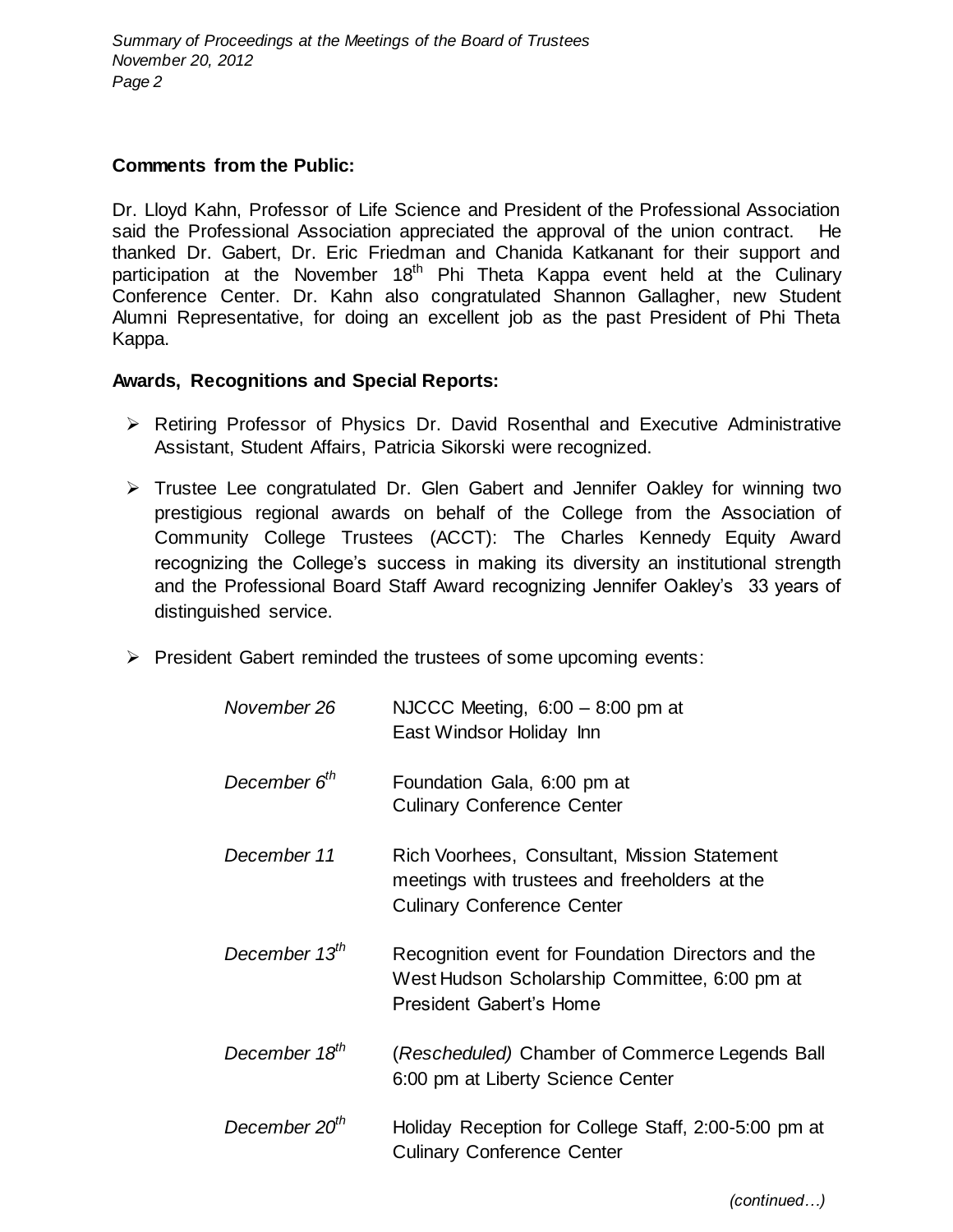*Summary of Proceedings at the Meetings of the Board of Trustees November 20, 2012 Page 3*

## **2013**

*January 24* College In-Service, 9:00 a.m. at Culinary Conference Center

> Dr. Gabert also reported that the Employee Scholarship Luncheon will be rescheduled for a date to be determined after the spring because the original date was in the aftermath of Hurricane Sandy.

The trustees **approved the minutes** of October 9, 2012 with the September 11, 2012 resolutions ratified.

The following actions were taken concerning **fiscal, administrative, lease and capital recommendations** brought forward by the Administration and endorsed by the Finance Committee.

- The award of a custodial paper supplies vendor for FY13 & FY14 was awarded to American Paper Towel of Carlstadt, New Jersey at a total cost of \$148,164.00.
- The renewal of managed services contract for three (3) years supporting Administrative computing was awarded to Ellucian (Datatel) of Fairfax, Virginia at a total cost of \$3,709.080.00.
- The renewal of website support and portal services for two (2) years was awarded to Ellucian (Datatel) of Fairfax, Virginia at a total cost of \$233,433.00.
- The award of custodial cleaning supplies for FY 13 & FY14 was awarded to United Sales USA Corp. of Brooklyn, New York at a total cost of \$292,555.80.

The following actions were taken regarding **personnel recommendations** brought forward by the Administration and endorsed by the Personnel Committee.

- The retirement of a Professor, Physics was accepted.
- Staff were appointed to the following full-time job titles: Lab Technician, Chemistry and Biology (NHC); Administrative Assistant, Dean of Non-Traditional Programs; Coordinator of Evening/Weekend & Off-site Services.